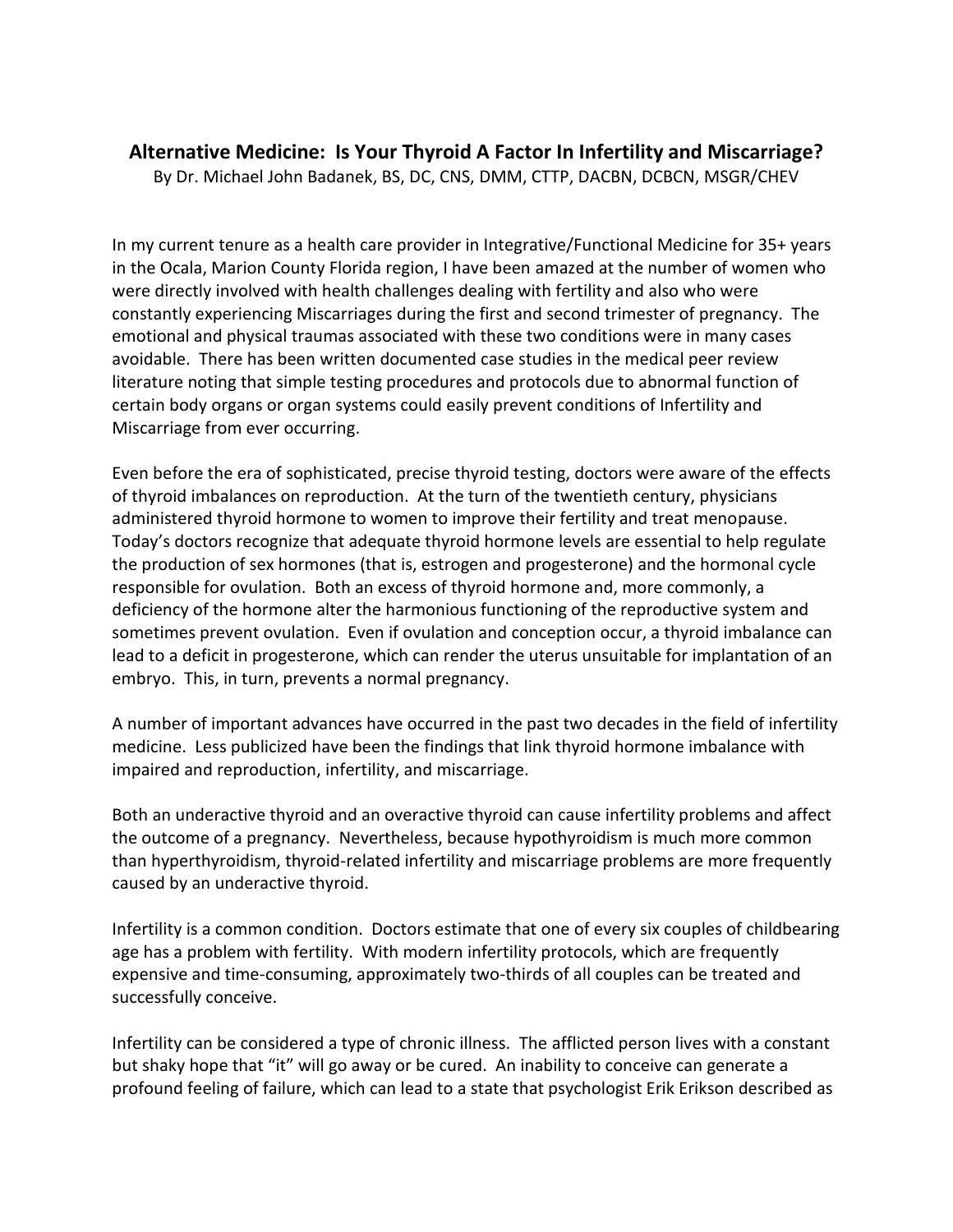"stagnation and personal impoverishment". Many infertile couples become obsessed with their childlessness and feel inferior when they see other people with babies. The countless doctor appointments, the expenses, the effects on employment, and the monthly hopes and expectations may eventually overburden the couple and cause them to feel they have no control over their lives, leading to depression and marital problems.

Quite frequently, women being treated for a thyroid imbalance enter infertility programs with no idea that their thyroid condition could be preventing conception and a normal pregnancy. Even more alarming, a significant number of reproductive endocrinologists and gynecologists who treat infertile couples are unaware that a minimal thyroid imbalance can compound or even cause infertility. Nor do many of these doctors realize the importance of detecting sublet thyroid abnormalities.

Although we don't know how frequently minimal hypothyroidism contributes to infertility, recent research has clearly demonstrated that it is an important contributing factor. One study showed that approximately 25 percent of women referred to one infertility clinic had low-grade hypothyroidism.

When a couple seeks help for infertility, a female-related issue is identified 45 percent of the time. The most common identifiable female-related issues are ovarian dysfunction, tubal diseases and endometriosis. One study showed that even when the woman has an identifiable cause of infertility, she is more likely to have an autoimmune thyroid condition and thyroid dysfunction as well than a woman not having an infertility issue – antithyroid antibodies were elevated in 18 percent of infertile women, compared to 8 percent for healthy women. The female issue that is more frequently associated with autoimmune thyroid disease and thyroid imbalance is endometriosis. As you can see, the thyroid disease can be an additional contributing reason for infertility, even if there are other issues that could explain your infertility problem.

If you're experiencing problems with fertility, discuss with your doctor the possibility of a thyroid imbalance before you spend two years engaging in an infertility protocol. Ask to have your thyroid tested. Often an imbalance will show up only if you have a TRH (thyrotropinreleasing hormone) stimulation test. Among patients found to have low-grade hypothyroidism, the infertility may be reversed with thyroid hormone treatment.

Because thyroid testing is not routinely done when patients enter fertility clinics, many women with minimal hypothyroidism struggle for a long time attempting to conceive. One of my patients, Maria, age thirty-three, had gone through infertility protocols for almost two years. She was outraged when she learned that she had had symptoms of hypothyroidism for some time but that her gynecologist had not checked her thyroid at the outset of her treatment. She told me, "I had a hard time getting my weight off, and there were some other telltale thyroid signs that I think a doctor who was knowledgeable in this area should have been able to see." Maria became pregnant two months after beginning thyroid hormone treatment at our office.